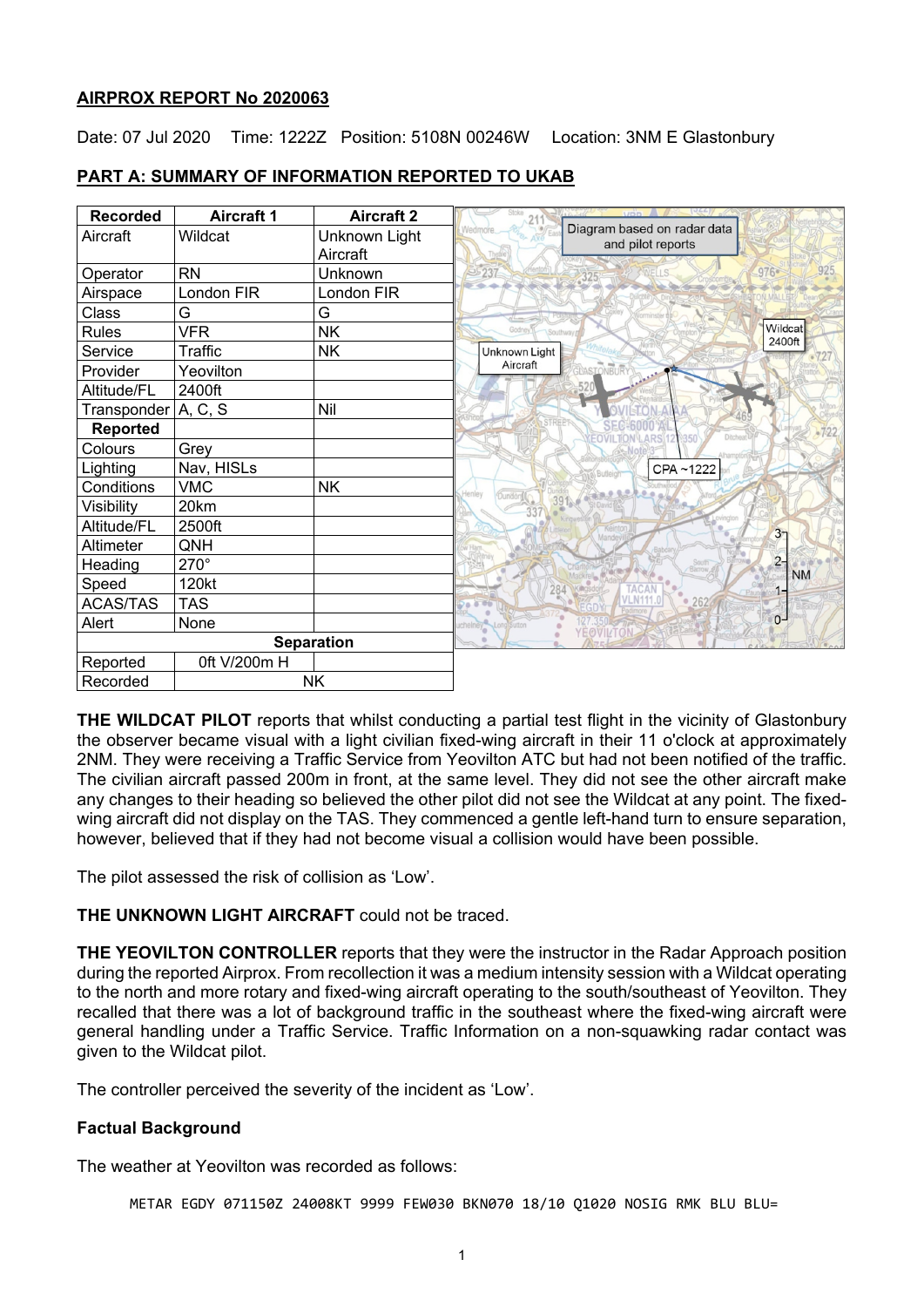## **Analysis and Investigation**

### **UKAB Secretariat**

The Wildcat and unknown light aircraft pilots shared an equal responsibility for collision avoidance and not to operate in such proximity to other aircraft as to create a collision hazard.<sup>[1](#page-1-0)</sup> If the incident geometry is considered as converging then the unknown aircraft pilot was required to give way to the Wildcat $2$ 

### **Comments**.

## **Navy HQ**

An investigation was conducted in to this Airprox using several DASORs from both 825 NAS and Yeovilton ATC, along with tape transcripts and screen shots from the radar feed. The Airprox was not declared on frequency.

In the DASOR submitted by the Wildcat crew, they questioned whether they had received any Traffic Information regarding the conflicting light civilian fixed-wing as they did not recall any information being passed. Subsequent scrutiny of the tape transcripts reveal that Traffic Information was passed to the Wildcat crew at 4NM, with the aircrew becoming visual with the conflicting traffic at 2NM, allowing them to manoeuvre the air system to avoid a MAC.

The pilot of the civilian aircraft was unable to be traced as they were not in receipt of an ATS from Yeovilton ATC.

This Airprox highlights the non-prescriptive nature of flight in Class G Airspace where not all aircraft operating within this airspace will be transponder equipped or obliged to be in receipt of an ATS, thereby degrading the situational awareness of both aircrew and ATS providers. It also highlights the importance of aircrew lookout as a barrier in the prevention of MAC.

#### **Summary**

An Airprox was reported when a Wildcat and an unknown light aircraft flew into proximity in the vicinity of Glastonbury at 1222Z on Tuesday 7<sup>th</sup> July 2020. The Wildcat pilot was operating under VFR in VMC, and in receipt of a Traffic Service from Yeovilton. The light aircraft could not be traced.

# **PART B: SUMMARY OF THE BOARD'S DISCUSSIONS**

Information available consisted of reports from the Wildcat pilot, radar photographs/video recordings, reports from the air traffic controllers involved and reports from the appropriate operating authorities. Relevant contributory factors mentioned during the Board's discussions are highlighted within the text in bold, with the numbers referring to the Contributory Factors (CF) table displayed in Part C.

Due to the exceptional circumstances presented by the coronavirus pandemic, this incident was assessed as part of a 'virtual' UK Airprox Board meeting where members provided a combination of written contributions and dial-in/VTC comments.

The Board first discussed the actions of the Wildcat pilot. They were receiving a Traffic Service from Yeovilton ATC and did not recall receiving Traffic Information on the other aircraft when they saw it pass ahead at a similar altitude. In fact, the subsequent investigation showed that Traffic Information had been passed by the controller, but the unknown aircraft was not displaying Mode C and so the controller could not give any height information (**CF1**, **CF2**). Furthermore, the lack of Mode C meant that the Wildcat's TAS also could not detect the light aircraft (**CF3**). Fortunately, the Wildcat crew became visual at a range of 2NM and some members wondered whether the pilot was expecting the other pilot to give-

<span id="page-1-0"></span><sup>1</sup> SERA.3205 Proximity. MAA RA 2307 paragraphs 1 and 2.

<span id="page-1-1"></span><sup>2</sup> SERA.3210 Right-of-way (c)(2) Converging. MAA RA 2307 paragraph 12.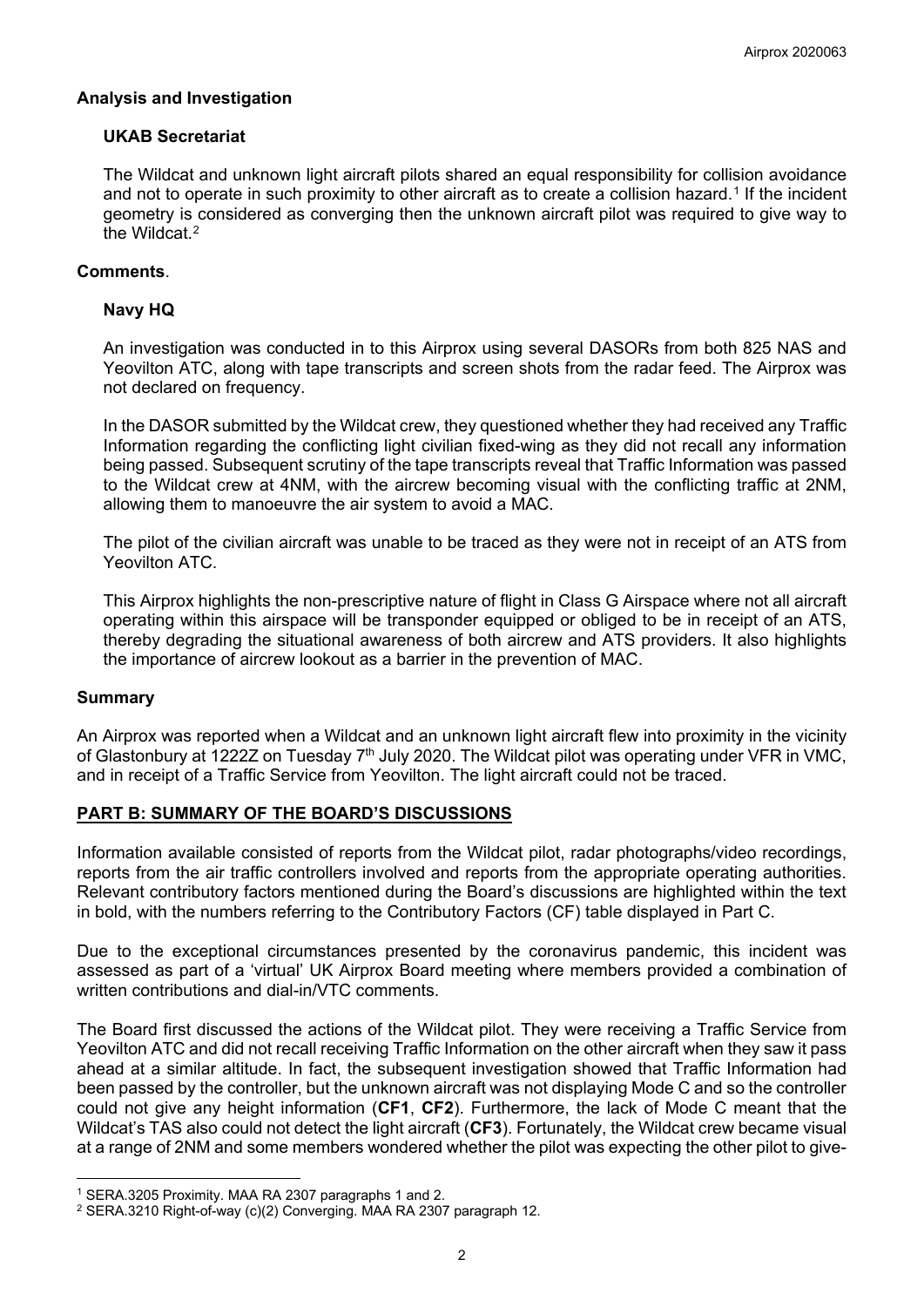way to them because, having been visual so early, they still closed to a range of 200m. They opined that perhaps earlier action to remain clear would have been a better option given that the intentions of the other pilot were not known. That being said, the Wildcat pilot reported needing only to take a gentle turn to ensure adequate separation and reported the risk of collision as 'low'.

Without a report from the light aircraft pilot it was not known whether they were visual with the Wildcat and content with the separation, or had not seen it at all. Nevertheless, the action taken by the Wildcat pilot was enough to ensure that normal safety standards pertained and the Board assessed the event as a sighting report (**CF4**); Risk Category E.

# **PART C: ASSESSMENT OF CONTRIBUTORY FACTORS AND RISK**

Contributory Factors:

|           | 2020063                                                        |                                               |                                                                   |  |  |  |
|-----------|----------------------------------------------------------------|-----------------------------------------------|-------------------------------------------------------------------|--|--|--|
| <b>CF</b> | Factor                                                         | <b>Description</b>                            | Amplification                                                     |  |  |  |
|           | <b>Ground Elements</b>                                         |                                               |                                                                   |  |  |  |
|           | • Situational Awareness and Action                             |                                               |                                                                   |  |  |  |
| 1         | Contextual                                                     | • Situational Awareness and Sensory<br>Events | The controller had only generic, late or no Situational Awareness |  |  |  |
|           | <b>Flight Elements</b>                                         |                                               |                                                                   |  |  |  |
|           | • Situational Awareness of the Conflicting Aircraft and Action |                                               |                                                                   |  |  |  |
| 2         | Contextual                                                     | • Situational Awareness and Sensory<br>Events | Pilot had no, late or only generic, Situational Awareness         |  |  |  |
|           | • Electronic Warning System Operation and Compliance           |                                               |                                                                   |  |  |  |
| 3         | Technical                                                      | • ACAS/TCAS System Failure                    | Incompatible CWS equipment                                        |  |  |  |
|           | • See and Avoid                                                |                                               |                                                                   |  |  |  |
| 4         | Human<br>Factors                                               | • Monitoring of Other Aircraft                | Sighting report                                                   |  |  |  |

Degree of Risk: E.

# Safety Barrier Assessment<sup>[3](#page-2-0)</sup>

In assessing the effectiveness of the safety barriers associated with this incident, the Board concluded that the key factors had been that:

#### **Flight Elements:**

**Situational Awareness of the Conflicting Aircraft and Action** were assessed as **partially effective**; the Wildcat pilot was only given generic Traffic Information by ATC because they could not see the light aircraft's altitude on the radar.

**Electronic Warning System Operation and Compliance** were assessed as **ineffective** because the TAS in the Wildcat could not detect the non-transponding light aircraft.

<span id="page-2-0"></span><sup>&</sup>lt;sup>3</sup> The UK Airprox Board scheme for assessing the Availability, Functionality and Effectiveness of safety barriers can be found on the [UKAB Website.](http://www.airproxboard.org.uk/Learn-more/Airprox-Barrier-Assessment/)